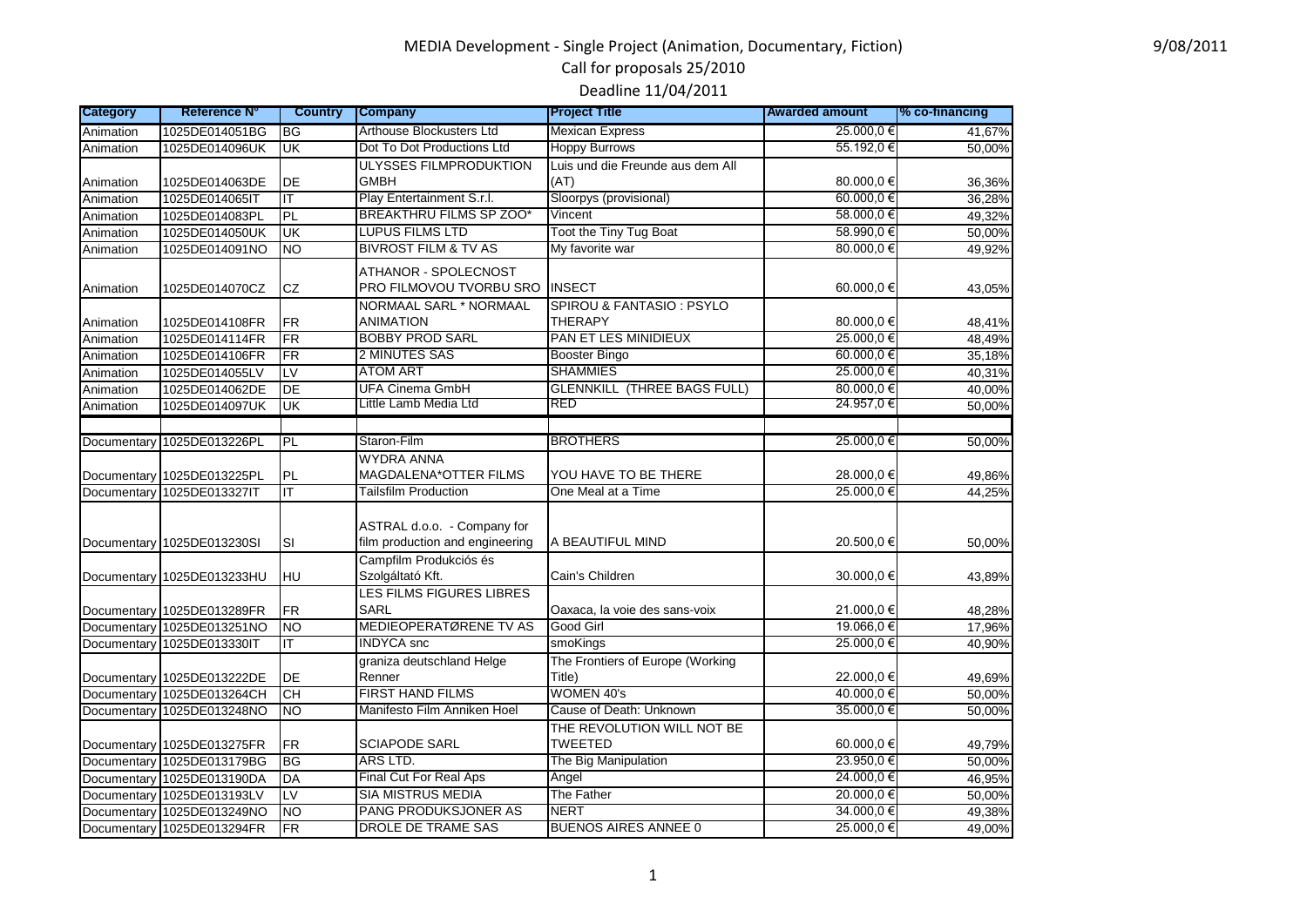### MEDIA Development - Single Project (Animation, Documentary, Fiction) Call for proposals 25/2010

Deadline 11/04/2011

|             |                            |                           | PUBLIC INSTITUTION STUDIJA          |                                         |              |        |
|-------------|----------------------------|---------------------------|-------------------------------------|-----------------------------------------|--------------|--------|
|             | Documentary 1025DE013191LT | LT                        | JU                                  | Russian French Family of Ivanovs        | 15.000,0 €   | 48,92% |
|             | Documentary 1025DE013246SU | <b>SU</b>                 | <b>STRIX TELEVISION AB</b>          | Livet i Slussen/ Life in the Lock       | $30.000,0$ € | 44,95% |
|             | Documentary 1025DE013250NO | <b>NO</b>                 | <b>DALCHOWS VERDEN</b>              | SHAME ON YOU!                           | 24.900,0€    | 34,74% |
|             | Documentary 1025DE013297FR | FR                        | LE MIROIR SARL                      | Un nuage sur le toit du monde           | 20.000,0€    | 45,94% |
| Documentary | 1025DE013199CZ             | CZ                        | FILM & SOCIOLOGIE SRO               | <b>Velvet Divorce</b>                   | 25.000,0€    | 46,06% |
|             |                            |                           | ARKANA STUDIO, DOROTA               |                                         |              |        |
|             | Documentary 1025DE013218PL | PL                        | ROSZKOWSKA                          | <b>Wild Honey</b>                       | 20.100,0 €   | 42,88% |
| Documentary | 1025DE013223SU             | <b>SU</b>                 | Atmo Italia AB                      | Dreams of the Blind (Working title)     | 50.000,0€    | 50,00% |
| Documentary | 1025DE013192LV             | LV                        | FILM ANGELS STUDIO SIA              | Eliyahu Rips. The Burning               | 21.148,0€    | 46,65% |
|             |                            |                           | DETAILFILM Gasmia & Kamm            |                                         |              |        |
|             | Documentary 1025DE013221DE | DE                        | GbR                                 | PEAK OIL                                | 25.000,0 €   | 50,00% |
| Documentary | 1025DE013220DE             | <b>DE</b>                 | FFP New Media GmbH                  | <b>Exiled Elite</b>                     | 45.000.0 €   | 50.00% |
|             |                            |                           | <b>GOLDEN GIRLS</b>                 | Everyday Rebellion (formerly Iran       |              |        |
|             | Documentary 1025DE013262AT | <b>AT</b>                 | <b>FILMPRODUKTION</b>               | Evolution)                              | 20.333,0 €   | 50,00% |
|             | Documentary 1025DE013290FR | FR                        | <b>CARLITO SARL</b>                 | Gran Cinema Football Club               | 50.000,0€    | 47,98% |
| Documentary | 1025DE013295FR             | FR                        | <b>SENSO FILMS SARL</b>             | <b>HYGIENE RACIALE</b>                  | 26.277,0€    | 50,00% |
|             |                            |                           | <b>CINEASTE MAUDIT</b>              | Life is Wonderful, Isn't It? - 10 Years |              |        |
|             | Documentary 1025DE013181BG | <b>BG</b>                 | PRODUCTION EOOD                     | Later                                   | 19.463,0 €   | 50,00% |
|             |                            |                           | A. PILOS KAI SIA E.E. (ZERO         |                                         |              |        |
|             | Documentary 1025DE013186GR | GR                        | ZERO)                               | Sharia in Greece                        | 25.000,0 €   | 50,00% |
|             | Documentary 1025DE013254UK | $\overline{\mathsf{U}}$ K | <b>OLD STREET FILMS LTD</b>         | <b>Suspicious Minds</b>                 | 41.472,0€    | 50,00% |
|             | Documentary 1025DE013267ES | ES                        | EL RAYO FILMS SL                    | <b>The Cell</b>                         | 19.500,0€    | 49,92% |
|             |                            |                           |                                     | The children's flight (El vuelo de los  |              |        |
|             | Documentary 1025DE013208DE | DE                        | <b>SUR FILMS EK</b>                 | niños)                                  | 18.000,0 €   | 49,53% |
|             | Documentary 1025DE013257UK | UK                        | <b>MOSAIC FILMS LIMITED</b>         | <b>BRICK LANE - THE MUSICAL</b>         | 21.500,0€    | 48,78% |
|             | Documentary 1025DE013288FR | FR                        | <b>LIBRE COURS SARL</b>             | André Robillard, la vie, l'Art Brut     | 20.000,0€    | 50,00% |
|             | Documentary 1025DE013329IT | IT                        | <b>MIRAMONTE FILM SNC</b>           | Books & Clouds                          | 16.000,0 €   | 45,93% |
|             |                            |                           |                                     |                                         |              |        |
| Fiction     | 1025DE011324RO             | <b>RO</b>                 | <b>MANEKINO FILM</b>                | <b>TOUCH ME NOT</b>                     | 25.000,0 €   | 49,26% |
| Fiction     | 1025DE011387NO             | <b>NO</b>                 | <b>FANTEFILM FIKSJON AS</b>         | Ragnarok                                | 60.000,0 €   | 41,42% |
| Fiction     | 1025DE011279NL             | <b>NL</b>                 | <b>FLINCK FILM BV</b>               | <b>Whispering Clouds</b>                | 24.824,0€    | 50.00% |
|             |                            |                           | <b>Desert Flower Filmproduktion</b> |                                         |              |        |
| Fiction     | 1025DE011302DE             | DE                        | GmbH                                | Marokko                                 | 59.995,0€    | 50,00% |
| Fiction     | 1025DE011264LV             | LV                        | <b>PLATFORMA SIA</b>                | The Apartments                          | 49.976.0€    | 50,00% |
|             |                            |                           |                                     |                                         |              |        |
| Fiction     | 1025DE011385SU             | ls∪                       | <b>FUNDAMENT FILM AB</b>            | Skumtimmen - Echoes from the Dead       | 60.000,0€    | 32,26% |
|             |                            |                           | LÁNGFILM PRODUCTIONS                |                                         |              |        |
| Fiction     | 1025DE011268FI             | FI                        | FINLAND OY*PEN LAB                  | The Lighthouse (aka Högbonden)          | 50.000,0 €   | 50,00% |
| Fiction     | 1025DE011287PL             | PL                        | YETI FILMS SP ZOO                   | <b>LIFE AS FILM</b>                     | 46.022,0€    | 50.00% |
|             |                            |                           |                                     | KILL ME TODAY, TOMORROW I'M             |              |        |
| Fiction     | 1025DE011304DE             | IDE                       | PREVIEW PRODUCTION GBR              | <b>SICK</b>                             | 59.726,0 €   | 50,00% |
| Fiction     | 1025DE011282NL             | N <sub>L</sub>            | <b>Isabella Films BV</b>            | Eden                                    | 60.000,0 €   | 47,46% |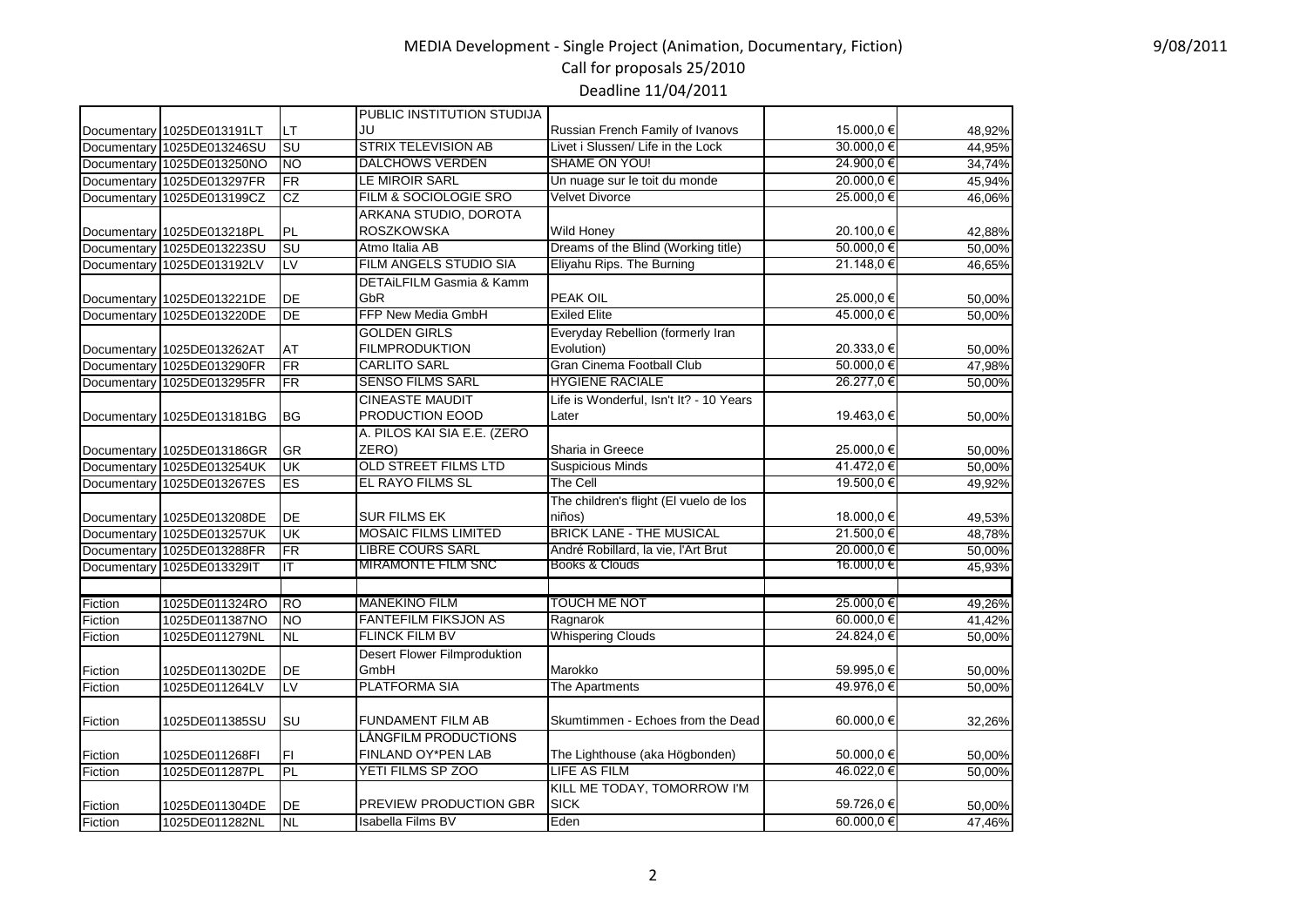### MEDIA Development - Single Project (Animation, Documentary, Fiction) Call for proposals 25/2010 Deadline 11/04/2011

|         |                |                           | <b>INDEPENDENT ARTISTS</b>             |                                       |            |        |
|---------|----------------|---------------------------|----------------------------------------|---------------------------------------|------------|--------|
|         |                |                           | <b>FILMPRODUKTION ALADAG</b>           |                                       |            |        |
| Fiction | 1025DE011307DE | DE                        | GBR                                    | SPÄTER IM SOMMER                      | 60.000,0€  | 46,79% |
| Fiction | 1025DE011403FR | <b>FR</b>                 | Les Films de Zayna                     | DamaScenes                            | 60.000.0€  | 50,00% |
| Fiction | 1025DE011444FR | <b>FR</b>                 | LES FILMS D'ANTOINE SARL               | <b>DEBORDEMENT</b>                    | 60.000.0€  | 50,00% |
| Fiction | 1025DE011448FR | <b>FR</b>                 | Christmas in July                      | <b>HENRI</b>                          | 60.000,0 € | 39,23% |
| Fiction | 1025DE011258DA | DA                        | JJ Film Aps                            | <b>Backstabbing for Beginners</b>     | 50.000,0€  | 32,26% |
|         |                |                           | P'ARTISAN FILMPRODUKTION               | Marie Curie - Die Menschheit braucht  |            |        |
| Fiction | 1025DE011300DE | DE                        | <b>GMBH</b>                            | Träumer                               | 60.000,0€  | 29,97% |
| Fiction | 1025DE011327IT | ΙT                        | <b>TICO FILM COMPANY SRL</b>           | Italian Lessons (Amiche per la pelle) | 46.000,0 € | 47,06% |
| Fiction | 1025DE011395ES | <b>ES</b>                 | <b>TORNASOL FILMS SA</b>               | Trazo de Tiza                         | 45.000,0 € | 50,00% |
| Fiction | 1025DE011456FR | FR                        | <b>ARIZONA FILMS SARL</b>              | ARAL                                  | 30.000,0 € | 50,00% |
| Fiction | 1025DE011260LT | LT                        | <b>UAB ERA FILM</b>                    | <b>Last November</b>                  | 30.000,0€  | 50,00% |
| Fiction | 1025DE011288PL | PL                        | Avocado TV sp. z o.o.                  | Executioner                           | 49.043,0€  | 50,00% |
| Fiction | 1025DE011290CZ | CZ                        | <b>BIOGRAF JAN SVERAK SRO</b>          | The Albatross                         | 60.000,0€  | 54,71% |
|         |                |                           |                                        | END OF PATIENCE Das Ende der          |            |        |
| Fiction | 1025DE011294DE | DE                        | CHRISTIAN WAGNER FILM                  | Geduld                                | 40.000,0 € | 50,00% |
|         |                |                           | <b>BLINKER FILMPRODUKTION</b>          |                                       |            |        |
| Fiction | 1025DE011298DE | DE                        | <b>GMBH</b>                            | Musical Chairs (WT)                   | 25.000,0 € | 31,94% |
| Fiction | 1025DE011343UK | luк                       | Leopardrama Limited                    | <b>MOTHER OF SORROWS</b>              | 60.000.0 € | 50,00% |
| Fiction | 1025DE011364UK | <b>UK</b>                 | <b>Stink Limited</b>                   | The Diary of Petr Ginz                | 60.000,0€  | 45,58% |
| Fiction | 1025DE011467SU | SU                        | <b>GÖTAFILM AB</b>                     | The Eye of the Leopard                | 60.000,0€  | 49,31% |
|         |                |                           | STUDIO DIM DOO ZA FILMSKU              |                                       |            |        |
| Fiction | 1025DE011269HR | HR                        | <b>PRODUCKCIJU I USLUGE</b>            | Trampolin                             | 25.000,0 € | 47,35% |
| Fiction | 1025DE011305DE | DE                        | <b>GRINGO FILMS GMBH</b>               | Take the Blame                        | 25.000,0 € | 38,46% |
| Fiction | 1025DE011340UK | R                         | Rainmark Films Two Ltd                 | Alienor                               | 45.849,0 € | 26,64% |
| Fiction | 1025DE011412ES | ES                        | LA LOMA BLANCA PC, S.L.                | <b>CANNIBAL</b>                       | 50.000,0 € | 47,48% |
| Fiction | 1025DE011450FR | <b>FR</b>                 | <b>GETEVE SA</b>                       | Peur sur le Mont-Blanc                | 50.000,0€  | 39,87% |
| Fiction | 1025DE011306DE | DE                        | <b>Televisor Troika GmbH</b>           | Out of Focus                          | 35.000,0 € | 49,25% |
|         |                |                           | <b>VERTIGO ZAVOD ZA</b>                |                                       |            |        |
| Fiction | 1025DE011319SI | SI                        | KULTURNE DEJAVNOSTI                    | Pozno popoldan (Late Afternoon)       | 25.000,0€  | 48,19% |
| Fiction | 1025DE011414ES | ES                        | <b>BASTIAN FILMS S.L.</b>              | THE BORDER                            | 50.000,0€  | 49,03% |
| Fiction | 1025DE011263LV | LV                        | <b>RED DOT MEDIA</b>                   | <b>Modris</b>                         | 20.000,0€  | 50,00% |
| Fiction | 1025DE011401FR | FR                        | Estrella productions                   | Rock the Casbah                       | 50.000,0€  | 50,00% |
|         |                |                           | The Electric Shadow Company            |                                       |            |        |
| Fiction | 1025DE011350UK | UK                        | Ltd                                    | Beeswing                              | 45.000,0 € | 50,00% |
| Fiction | 1025DE011381UK | $\overline{\mathsf{U}}$ K | <b>VITA NOVA FILMS LTD</b>             | <b>THE AIRMAN</b>                     | 23.899,0€  | 32,30% |
|         |                |                           | <b>Mobilefilm Produktion Kusturica</b> |                                       |            |        |
| Fiction | 1025DE011388AT | AT                        | und Testor OG                          | My Sun (original: Moje Sunce)         | 36.000,0€  | 38,77% |
| Fiction | 1025DE011398ES | <b>ES</b>                 | <b>MUXIKA CINEVIDEO SL</b>             | "SAPOS Y CULEBRAS"                    | 60.000,0€  | 53,51% |
| Fiction | 1025DE011460ES | ES                        | <b>WANDA VISION SA</b>                 | Patagonia                             | 50.000.0 € | 50,00% |